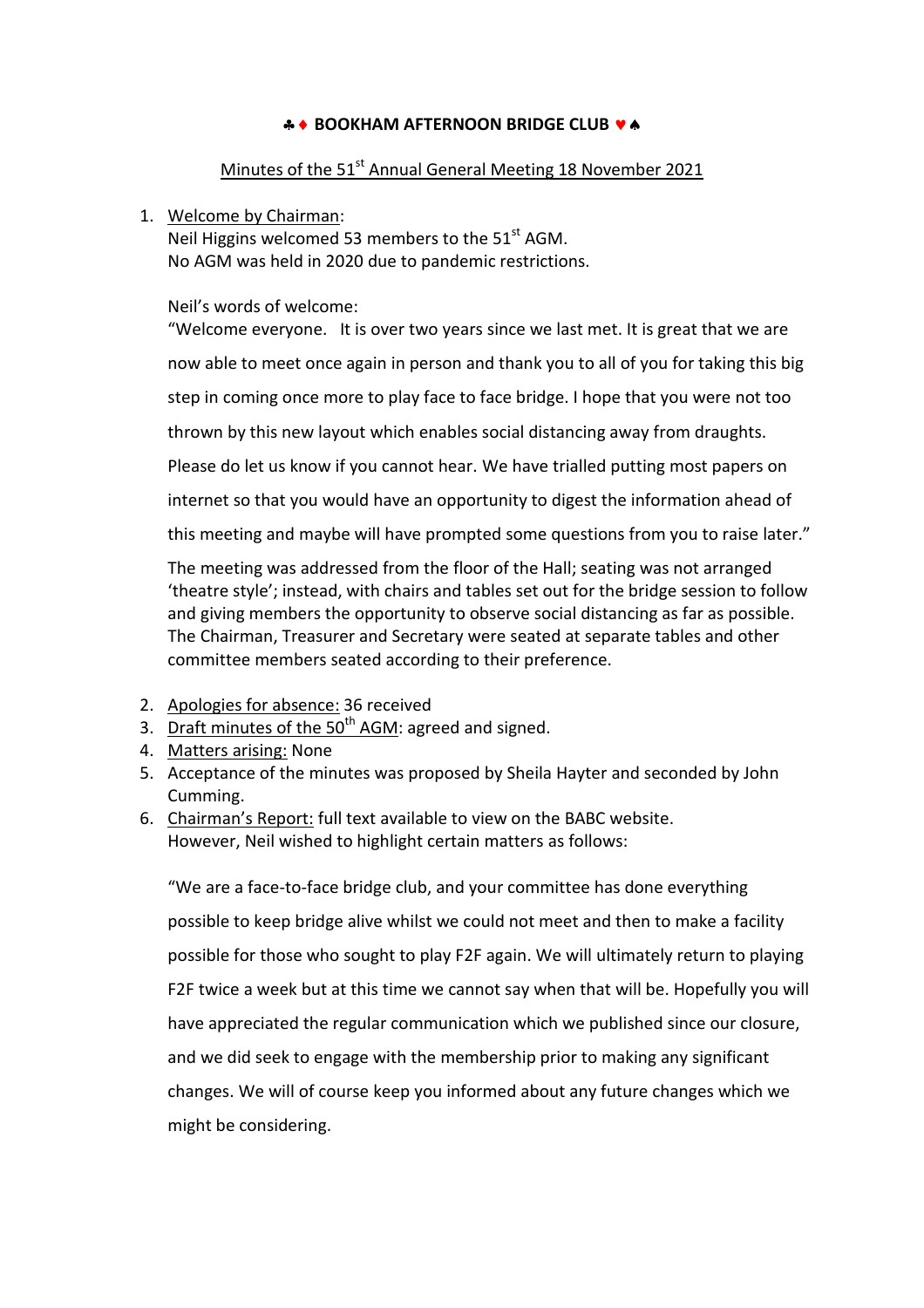The support we received for our online sessions far exceeded anything that we can have dreamt of and thank you to all those you participated. Playing online is very different to F2F and for many just mastering the technology was a major hurdle. I must also thank the incredible generosity of those who supported our fund-raising events with numerous contributions also being donated by members who were not playing online.

I should also on your behalf like to thank all those who have made restarting F2F bridge possible – not just the full Committee who provided me with such great support over the last two years but also the Directors and scorers without whom we could not have started playing again.

Thank you also to those members who have more recently begun contributing to the smooth running of our club – to Richard Arnett and Rodney Turner our new Directors and to Jerry Broers and Richard Skeet who are swiftly picking up the scoring mantle. To Robert Newhouse who will be helping maintain our equipment and now a plea – we require someone to work alongside Robert and we also desperately require someone to help Ron Rutstein who does such a fantastic job in keeping our website so relevant. If you think that you can help at all with these roles then do please get in touch with me.

Finally, a plea from me that we should all show each other respect during our bridge sessions. The Directors and Scorers always do their best and the least that we should all do in return is to be polite to them and not question their decision making other than through the correct channels at the end of a session.

We are very fortunate and are much better placed than most other bridge clubs. I am confident that we will survive for many years to come and let's hope that when we meet again for our AGM next year that the Country will be held in a much healthier position and that the challenges which we have all faced over the last two years will be behind us."

- 7. Hon. Secretary's report: Available to view online.
- 8. Hon. Treasurer's report: Balance sheets for 2020 and 2021 available to view online. Acceptance of the reports was proposed by Angela Reid and seconded by Jerry Broers.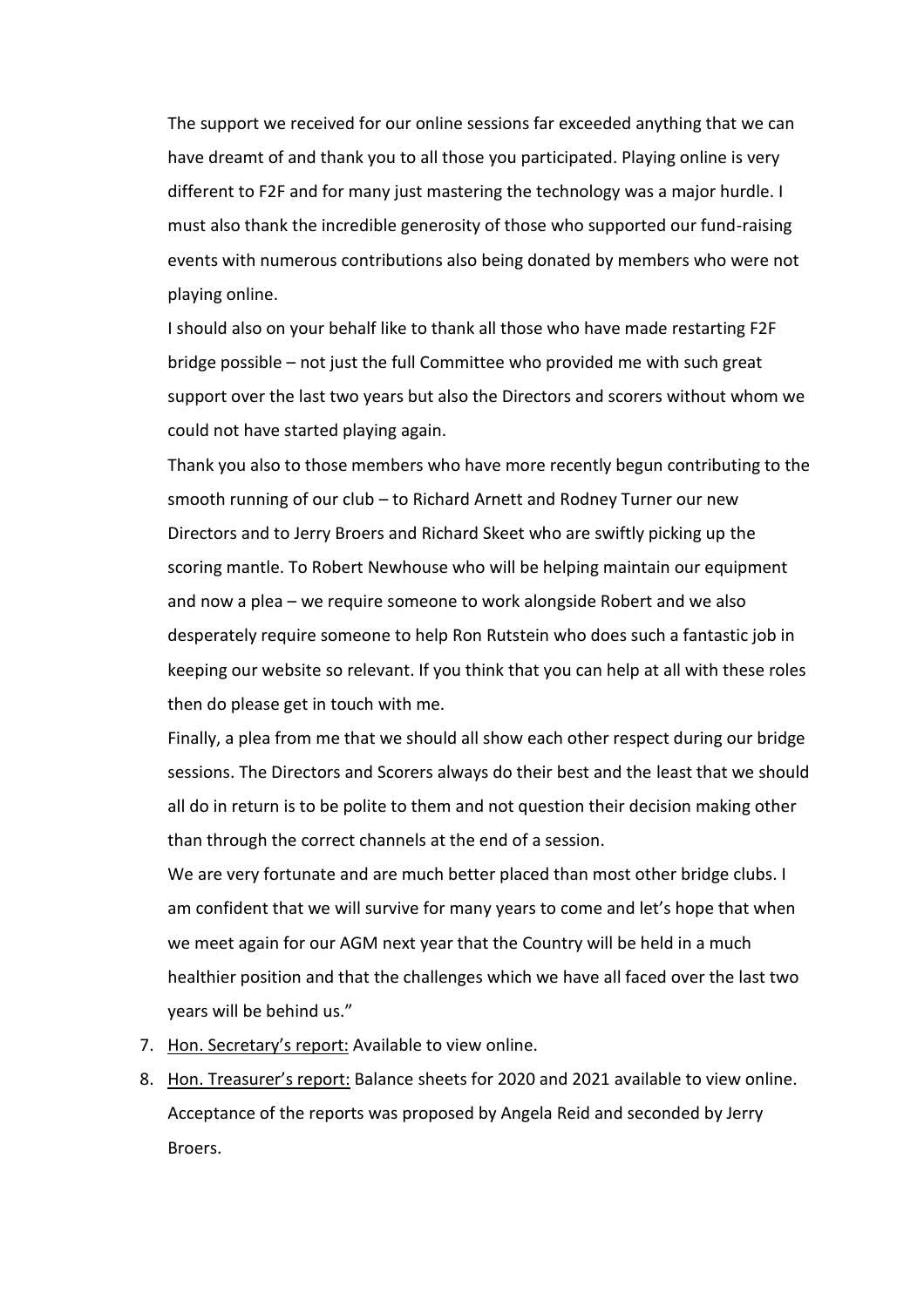# 9. Election of Officers and Committee Members:

# **51st AGM COMMITTEE NOMINATIONS**

| <b>POSITION</b>                                                 | <b>NOMINEES</b>       | <b>PROPOSER</b>        | <b>SECONDER</b>            |
|-----------------------------------------------------------------|-----------------------|------------------------|----------------------------|
| <b>CHAIRMAN</b>                                                 | <b>NEIL HIGGINS</b>   | <b>Rodney Turner</b>   | <b>Tony Belton</b>         |
| <b>VICE CHAIRMAN</b>                                            | <b>STEVE LEACH</b>    | <b>Sandra Cape</b>     | <b>Laurence Penny</b>      |
| <b>HON. SECRETARY</b>                                           | <b>KATE CASTREE</b>   | <b>Lesley Milton</b>   | <b>Christine Eccersley</b> |
| <b>HON.TREASURER</b>                                            | <b>SUE MCDONALD</b>   | <b>Jerry Broers</b>    | <b>Richard Skeet</b>       |
| <b>COORDINATOR OF</b><br><b>DIRECTORS AND</b><br><b>SCORERS</b> | <b>MARILYN CLARKE</b> | <b>Veronica Lawton</b> | <b>Anne Vicars-Miles</b>   |

## **ELECTION OF FIVE COMMITTEE MEMBERS**

| <b>NOMINEE</b><br><b>PROPOSER</b>            |                            | <b>SECONDER</b>       |
|----------------------------------------------|----------------------------|-----------------------|
| <b>CAROL NEWTON</b>                          | <b>Lesley Milton</b>       | Liz Dunjay            |
| <b>ALICE HARPER</b><br><b>Karina Tyrrell</b> |                            | <b>Judy Horton</b>    |
| <b>JULIE KAMIENIECKA</b>                     | <b>May Williamson</b>      | <b>Margaret Main</b>  |
| <b>CINDY TROOP</b>                           | <b>Yvonne Wallis</b>       | <b>Richard Arnatt</b> |
| <b>ANGELA REID</b>                           | <b>Christine Eccersley</b> | <b>John Cumming</b>   |

Acceptance of the new committee was proposed by Renate Lane and seconded by Trevor Gaskell

Sandra Cape and Kath Green stepped down from the Committee.

They were replaced by Angela Reid and Cindy Troop.

Kath sent her apologies and was thanked in her absence by Neil for her valuable contribution to the smooth running of the club. He wished her well for the future.

### 10. Election of Honorary Examiner

|                      |                     | <b>Proposed</b>      | Seconded           |
|----------------------|---------------------|----------------------|--------------------|
| <b>HON. EXAMINER</b> | <b>CHRIS PULLAN</b> | <b>Rodney Turner</b> | <b>Tony Belton</b> |

Neil thanked Chris on behalf of the club for the assistance in this role which he has given to the club over many years and presented him with a gift of M&S vouchers.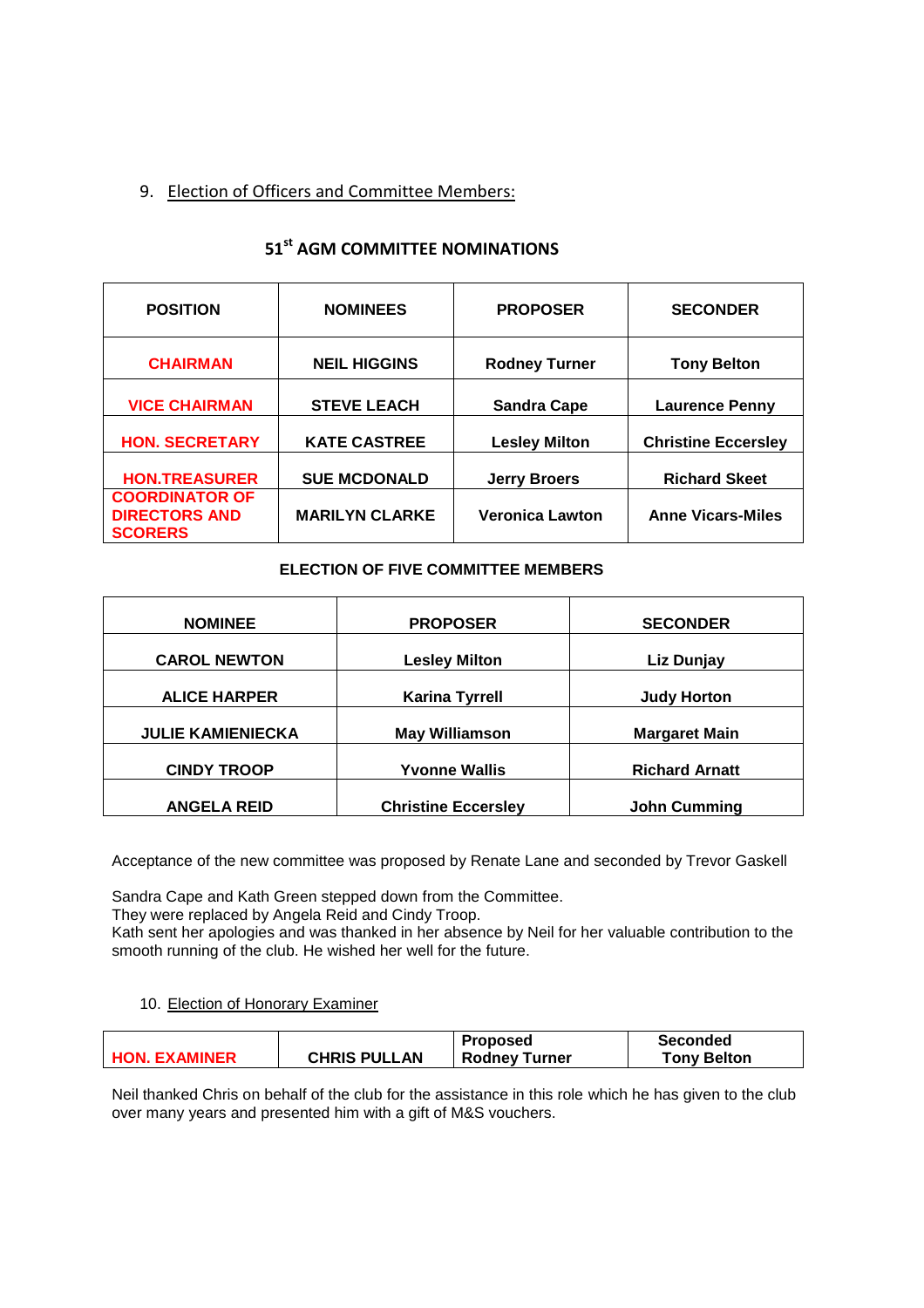#### 11. Presentation:

Sandra Cape, on stepping down from the committee, was warmly thanked by the Chairman for her several years of dedicated service as Coordinator of Directors and Scorers in addition to organising the duplimating teams. She will continue to be involved in the training of Directors and Scorers and in assisting where her technical expertise is required. Neil presented Sandra with a bouquet of flowers and theatre vouchers; Sandra's husband David was given a bottle of wine as thanks for his involvement where additional IT expertise was required.

Neil then paid tribute to Ron Rutstein, the club Webmaster, for the exceptional contribution he has made to the setting up of online bridge and for the dedication he has shown in managing the website for the past several years.

To show our appreciation Ron was awarded the Chairman's Cup; this will be presented to Ron when he next attends. The inscription reads:

## *20-21*

#### *Presented to Ron Rutstein In recognition of his exceptional contribution to the setting-up of BABC Online while f2f sessions were suspended during the pandemic*

The awarding of the normal competition trophies was suspended due to the suspension of f2f play during the pandemic.

#### 12. AOB

In response to a question about f2f bridge returning on Mondays it was announced that the Committee would be meeting in mid-January and members would then be informed about any changes.

Neil informed members that no membership cards would be issued this year or in the future. Due to ongoing uncertainties any information regarding fixtures or venues might prove to be inaccurate and environmental considerations are a factor, both now and in the future. All BABC information is available on the website and receipts will be issued for subscriptions.

An Andrew Robson event is planned for 3 March 2022, currently limited to 22 tables. In the first instance full members only may sign up  $-$  cost £15 per ticket. All surplus proceeds will be donated to the Barn Hall.

Echoing Neil's plea, Chris Pullan requested that all Directors should approach any table requiring assistance with the EBU Rule book; however,it should be accepted that Directors may make mistakes. He further requested that all rulings by Directors and Scorers should be treated with courtesy. Any problems should be notified in a timely manner.

Sheila Hayter spoke to thank Neil for all his efforts to keep the club running both online and face to face.

Carol Newton made a presentation to Neil on behalf of all members. The gift was organised by Rosie Branch. Unfortunately, Rosie was unable to attend the AGM to make the presentation herself and had requested Carol to read the tribute which she had written:

# Neil

**It has been a dreadful two years for us all but luckily we at Bookham Afternoon Bridge Club have had you to safely guide us through it, back into more normal times. We are most grateful for this, as we know how much time and effort you have dedicated to keeping our club viable. Many a Club has not survived the pandemic.**